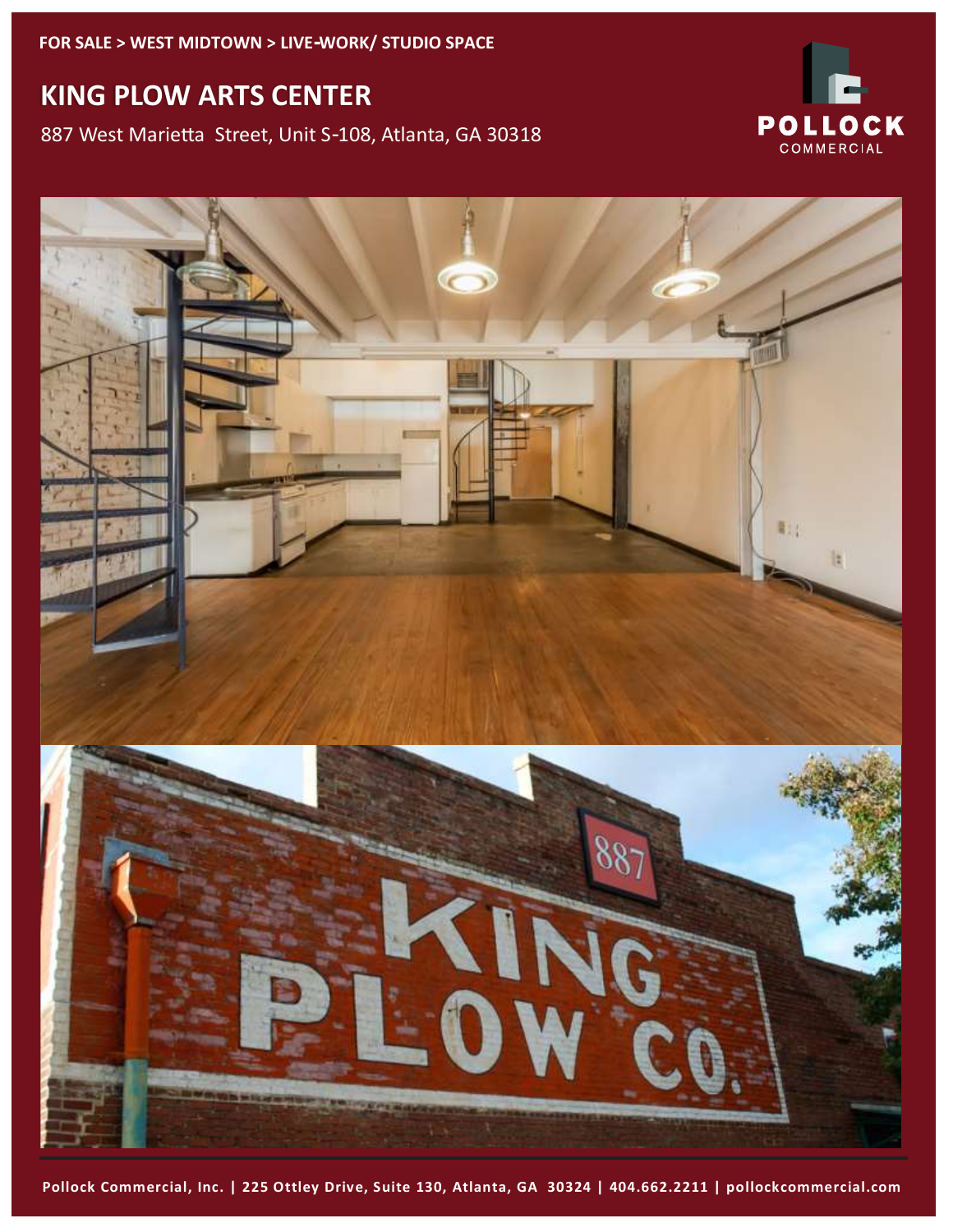# **KING PLOW ARTS CENTER**

887 West Marietta Street, Unit S-108, Atlanta, GA 30318

### **Property Features:**

Large live/work space with unique finishes perfect for studio

- Hard wood flooring
- Exposed wood beams
- Wrought-iron spiral staircases
- Access to large outdoor patio
- Large windows with abundant natural light
- Full kitchen
- 1 Full bath with tub/shower

### **Location Features:**

Located in West Midtown in the King Plow Arts Center a one-of-a-kind adaptive reuse project that originated as a plow factory in the 1890s and is one of the largest projects of its kind in Atlanta. This property offers unique access to artisans, galleries, restaurants and special events.

### **Property Data:**

|                                    | Unit Size: 1,989 square feet                |
|------------------------------------|---------------------------------------------|
| Year Built: 1936                   |                                             |
|                                    | <b>Stories:</b> Single story with two lofts |
|                                    | <b>Parking:</b> 1 reserved with deck access |
|                                    | Zoning: Live/Work                           |
| County: Fulton                     |                                             |
| Estimated Taxes: \$4,425.28 (2015) |                                             |
| Sale Price: \$295,000              |                                             |







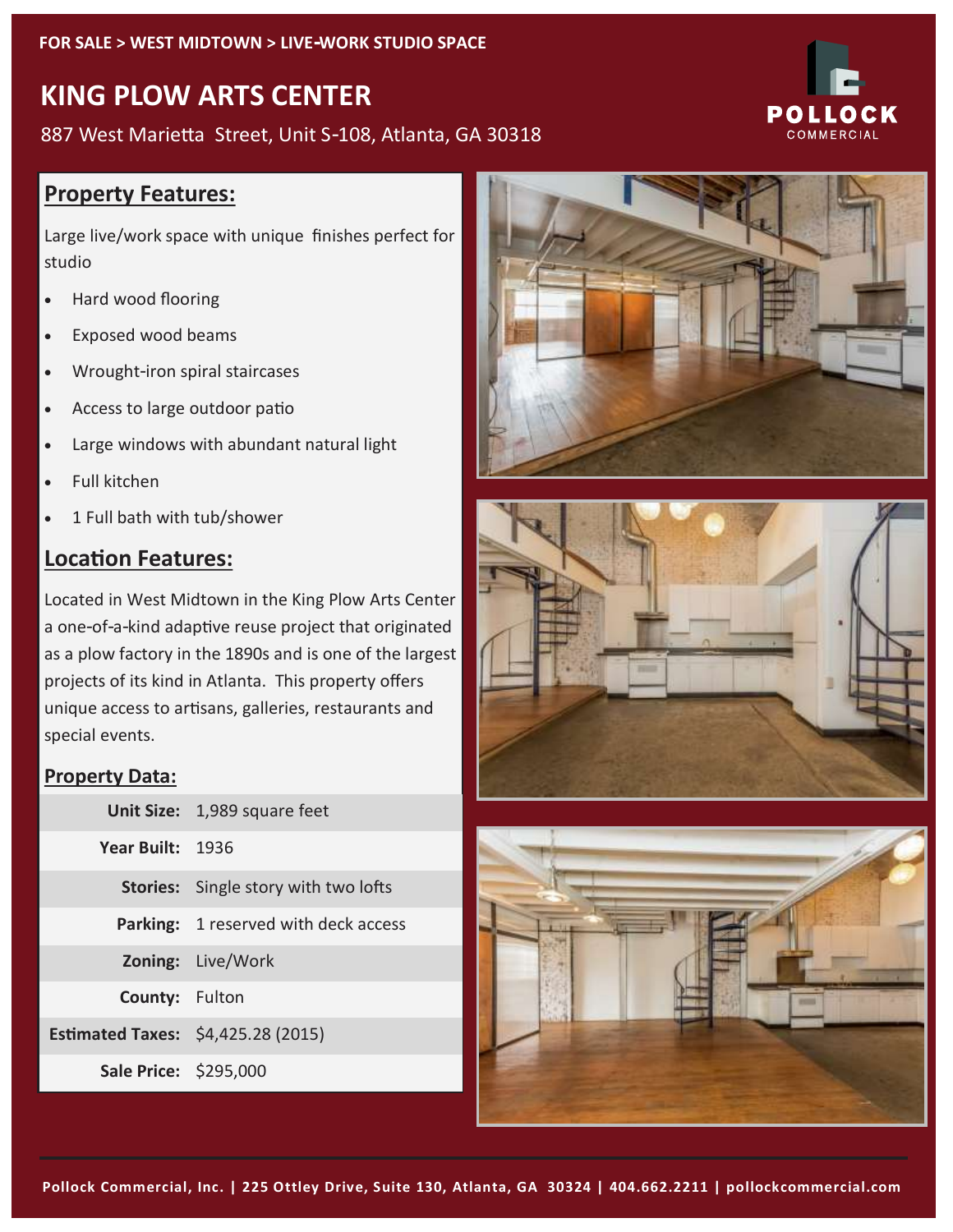**FOR SALE > WEST MIDTOWN > LIVE-WORK STUDIO SPACE**

# **KING PLOW ARTS CENTER**

887 West Marietta Street, Unit S-108, Atlanta, GA 30318



### **PROPERTY PHOTOS**



[VIEW MORE PHOTOS](https://goo.gl/photos/LSkQMpPyeRsoZaGh9)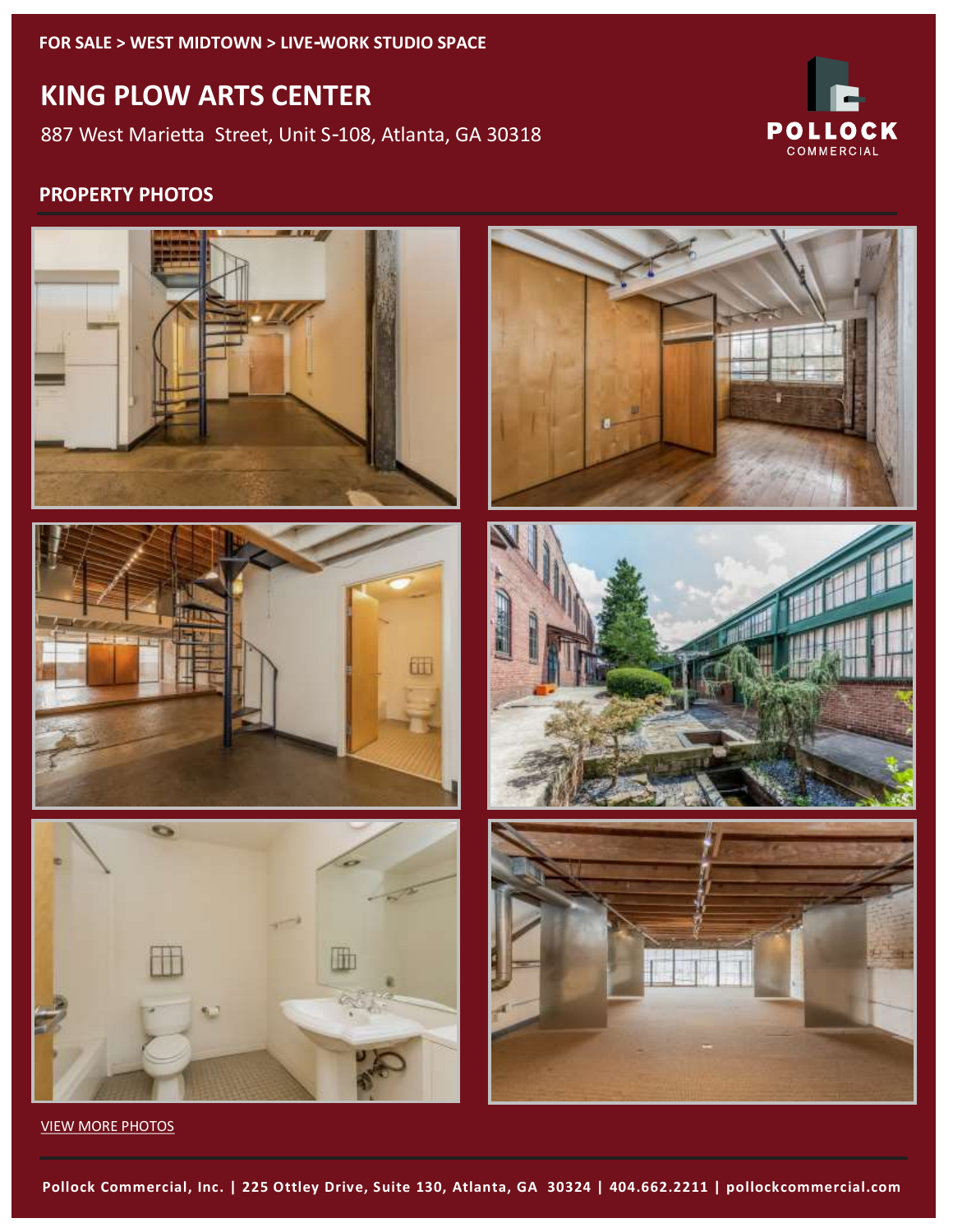**FOR SALE > WEST MIDTOWN > LIVE-WORK STUDIO SPACE**

## **KING PLOW ARTS CENTER**

887 West Marietta Street, Unit S-108, Atlanta, GA 30318



#### **FLOOR PLAN**



**Pollock Commercial, Inc. | 225 Ottley Drive, Suite 130, Atlanta, GA 30324 | 404.662.2211 | pollockcommercial.com**